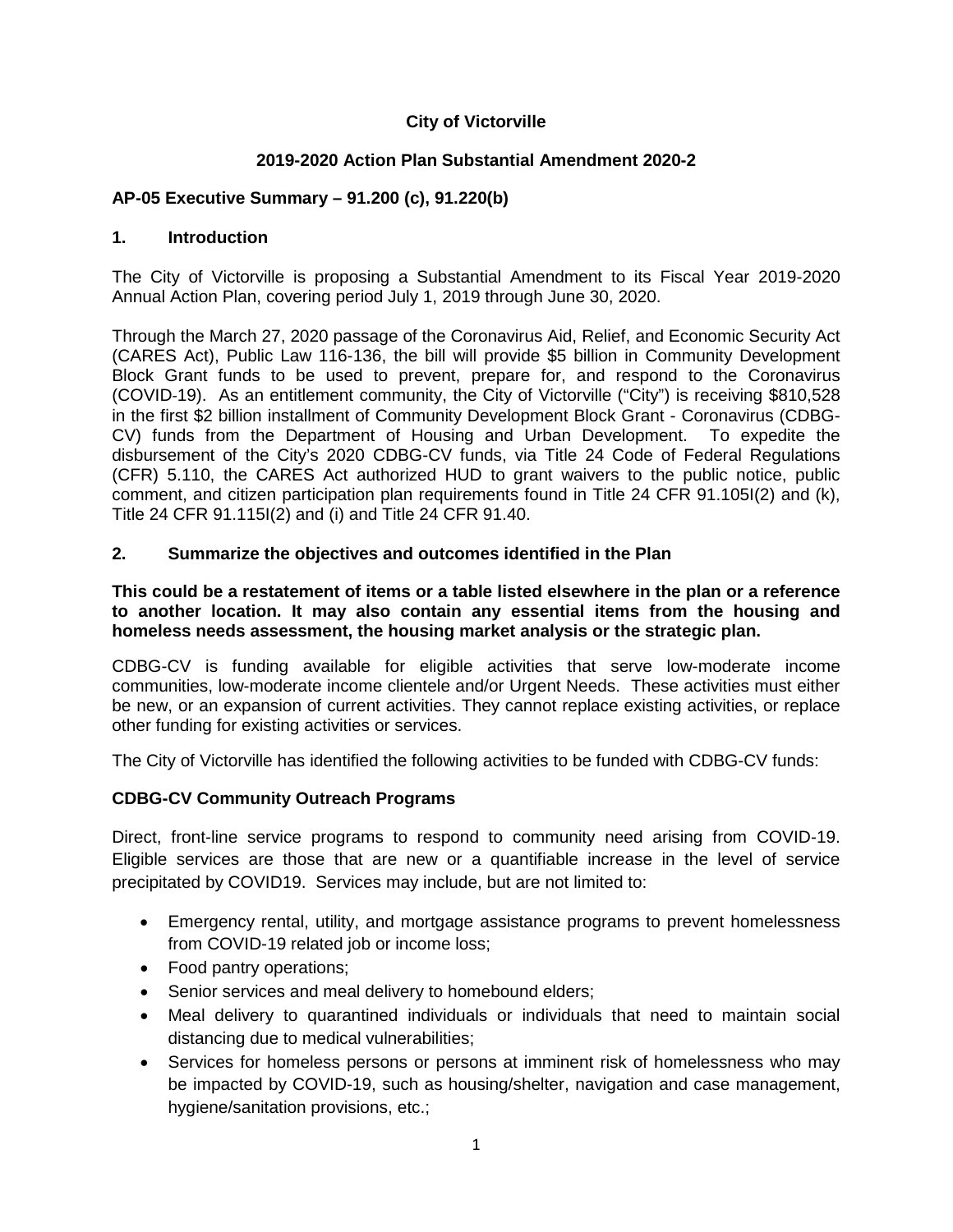- Domestic violence case management and relocation services;
- Provide testing, diagnosis or other medical services at a fixed or mobile location;
- Increase the capacity and availability of targeted health services for infectious disease response within existing health facilities;
- Purchase of specialty equipment, supplies, or materials necessary to deliver a public service during an infectious disease pandemic;
- Financial counseling to people impacted by COVID-19;
- Mental health counseling to people impacted by COVID-19.

## **CDBG-CV Business Outreach Programs**

Programs designed to minimize and avoid job loss caused by business closures related to social distancing by providing short-term working capital assistance to small businesses to enable retention of jobs held by low- and moderate-income persons are eligible. Additionally, programs providing technical assistance, grants, loans, and other financial assistance to establish, stabilize, and expand microenterprises that provide medical, food delivery, cleaning, and other services to support home health and quarantine are also eligible.

## **CDBG-CV Homeless Disaster Response (City Use Only)**

The City may use CDBG-CV grant funds to cover or reimburse costs incurred by the City regardless of the date on which such costs were incurred, when those costs comply with CDBG requirements, to prevent, prepare for, and respond to the coronavirus in the homeless community and its associated service providers.

## **3. Evaluation of past performance**

No change to this section.

## **4. Summary of Citizen Participation Process and consultation process**

As part of the Action Plan preparation and adoption process, citizens of the City of Victorville are afforded an opportunity to provide input on housing and community development needs; issues and problems affecting very-low and low income persons; to learn about various programs available and the expected amount of assistance provided; to assist in the development of local project proposals by giving input to project selections and funding distributions; and to participate in the implementation of funded activities.

In response to the COVID-19 pandemic and with determination of good cause, HUD waived regulatory provisions requiring minimum 30-day public noticing and public comment periods for Consolidated Plan, Action Plan and Citizen Participation Plan amendments, and required a public noticing and public comment period minimum of not less than 5 days, which can be processed concurrently.

On May 5, 2020, the City Council of the City of Victorville took action, within a duly noticed meeting, by amending the 2017-2021 Consolidated Plan and Citizen Participation Plan to accommodate the HUD waiver regulatory provisions.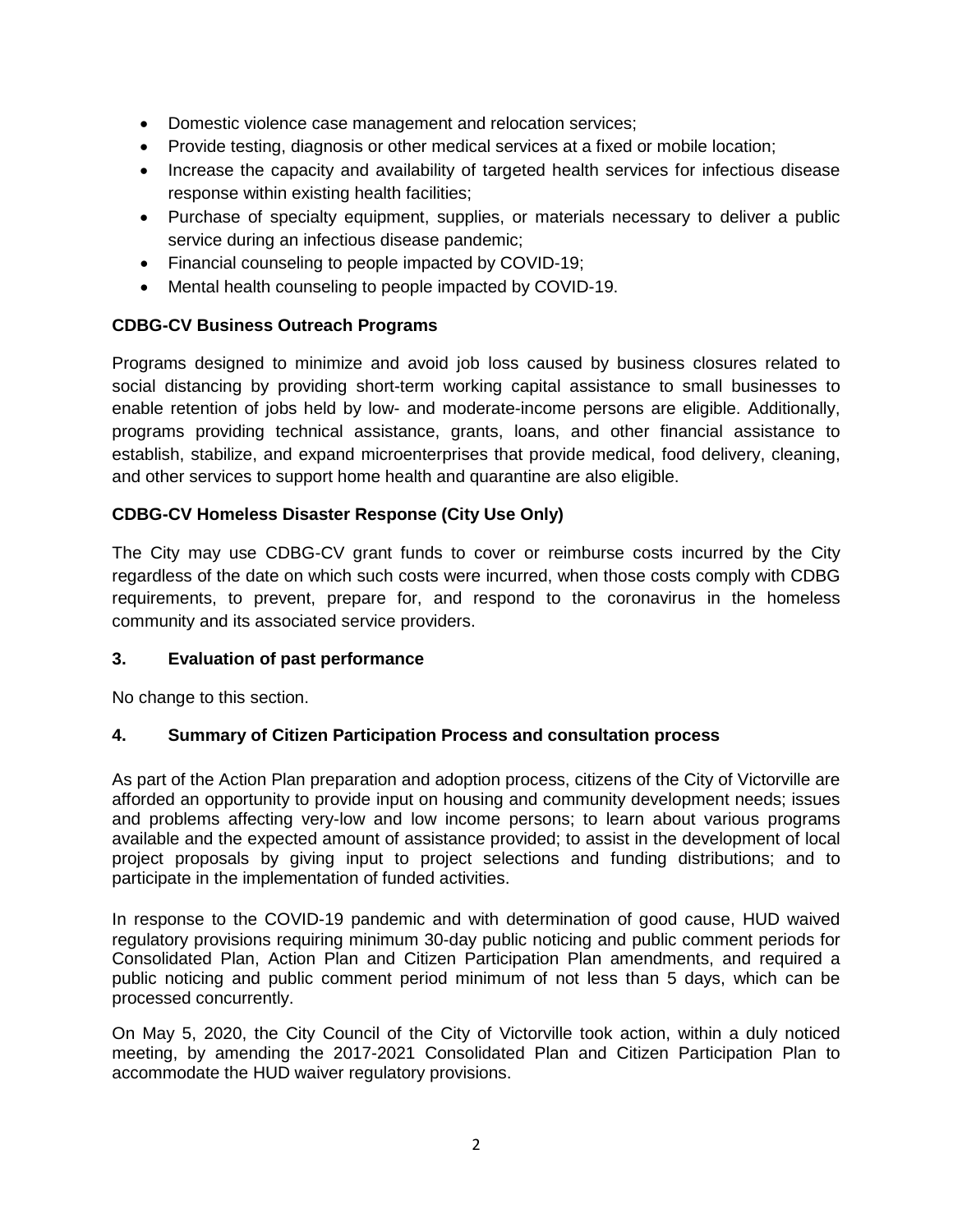In accordance with the City of Victorville Citizen Participation Plan, the following notice and hearing was conducted to substantially amend the 2019-2020 Annual Action Plan:

- A public notice was published in the May 14, 2020, edition of the Daily Press;
- The public notice and proposed amendment to the 2019-2020 Annual Action Plan was posted on the City's website on May 14, 2020 for public review at: [https://www.victorvilleca.gov/government/city](https://www.victorvilleca.gov/government/city-departments/development/planning/housing-programs-425)[departments/development/planning/housing-programs-425;](https://www.victorvilleca.gov/government/city-departments/development/planning/housing-programs-425)
- The five day review period extended from May 14, 2020 to May 18, 2020; and
- A public hearing of the Victorville City Council was conducted on May 19, 2020.

Public notices were printed in English and Spanish. Additionally, statements regarding the availability of special accommodations for non-English speaking persons and those with disabilities were printed on all written materials pertaining to the Substantial Amendments.

#### **5. Summary of public comments**

### **This could be a brief narrative summary or reference an attached document from the Citizen Participation section of the Con Plan.**

(Insert comments from May 19, 2020 hearing)

**6. Summary of comments or views not accepted and the reasons for not accepting them** 

*(Insert comments from May 19, 2020 hearing)*

## **AP-15 Expected Resources – 91.220(c)(1,2)**

#### **Introduction**

The City of Victorville has been allocated \$810,528 in Community Development Block Grant funds (CDBG-CV) to prevent, prepare for, and respond to the coronavirus (COVID-19) public health crisis through the enactment of the Coronavirus Aid, Relief, and Economic Security Act (CARES Act), Public Law 116-136, which was signed by President Trump on March 27, 2020, to respond to the growing effects of this public health crisis. The 2019-2020 Action Plan Substantial Amendment 2020-2 accounts for additional CDBG-CV funds and coronavirus related activities.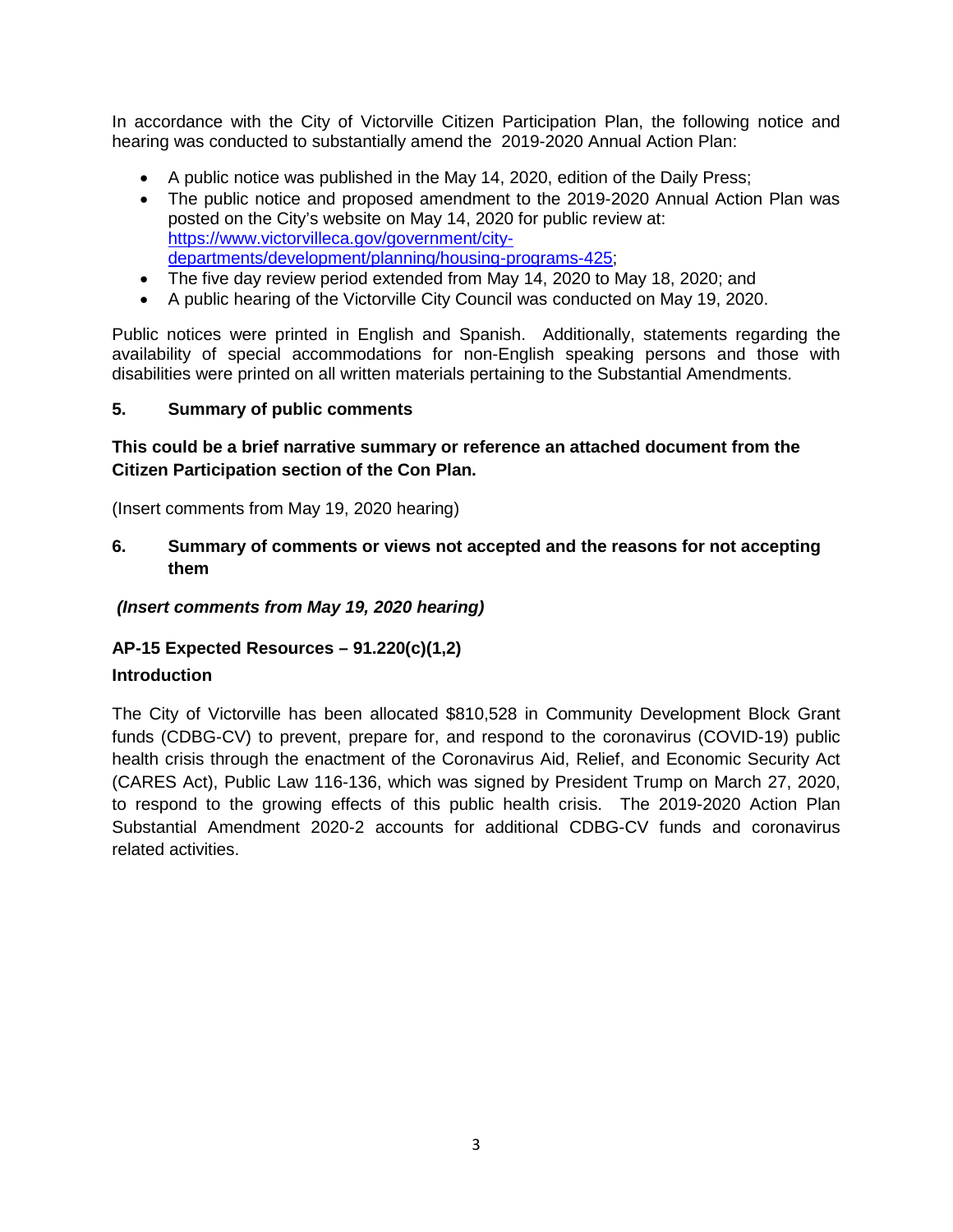### **Anticipated Resources**

The underlined section below indicates the new resource funding available. All other resources were allocated in the original Action Plan approval and will not be reappropriated as part of this substantial amendment.

| Program                   | <b>Source</b>  | <b>Uses of Funds</b>  |                   |         | <b>Expected Amount Available Year 1</b> |            | <b>Expected</b>  | <b>Narrative</b>     |
|---------------------------|----------------|-----------------------|-------------------|---------|-----------------------------------------|------------|------------------|----------------------|
|                           | οf             |                       | Annual            | Program | <b>Prior</b>                            | Total:     | <b>Amount</b>    | <b>Description</b>   |
|                           | <b>Funds</b>   |                       | <b>Allocation</b> | Income: | Year                                    | S          | <b>Available</b> |                      |
|                           |                |                       | : \$              | S       | <b>Resource</b>                         |            | <b>Remaind</b>   |                      |
|                           |                |                       |                   |         | $s:$ \$                                 |            | er of            |                      |
|                           |                |                       |                   |         |                                         |            | <b>ConPlan</b>   |                      |
|                           |                |                       |                   |         |                                         |            |                  |                      |
| <b>Community</b>          | Federal        | <b>Public Service</b> | \$1,343,801       | \$0.00  | \$1,928.45                              | \$1,345,72 | \$0.00           | <b>Entitlement</b>   |
| <b>Development</b>        |                | <b>Construction</b>   |                   |         |                                         | 9          |                  | <b>Allocation</b>    |
| <b>Block Grant</b>        |                | Administration        |                   |         |                                         |            |                  |                      |
| <b>HOME</b>               | Federal        | <b>Housing</b>        | \$462,505         | \$0.00  | \$0.00                                  | \$462,505  | \$0.00           | <b>HOME</b>          |
| <b>Investment</b>         |                | <b>Administration</b> |                   |         |                                         |            |                  | Consortium           |
| <b>Partnership</b>        |                |                       |                   |         |                                         |            |                  | allocation           |
| Program                   |                |                       |                   |         |                                         |            |                  |                      |
| <b>Community</b>          | <b>Federal</b> | <b>Public Service</b> | \$810,528         | \$0.00  | \$0.00                                  | \$810,528  | \$0.00           | <b>The City will</b> |
| <b>Development</b>        |                | <b>Construction</b>   |                   |         |                                         |            |                  | use CDBG-            |
| <b>Block Grant-</b>       |                | <b>Economic</b>       |                   |         |                                         |            |                  | <b>CV funds to</b>   |
| $\underline{\mathsf{cv}}$ |                | <b>Development</b>    |                   |         |                                         |            |                  | prevent,             |
|                           |                | <b>Administration</b> |                   |         |                                         |            |                  | prepare for          |
|                           |                |                       |                   |         |                                         |            |                  | and respond          |
|                           |                |                       |                   |         |                                         |            |                  | to the               |
|                           |                |                       |                   |         |                                         |            |                  | coronavirus          |
|                           |                |                       |                   |         |                                         |            |                  | <u>pandemic</u>      |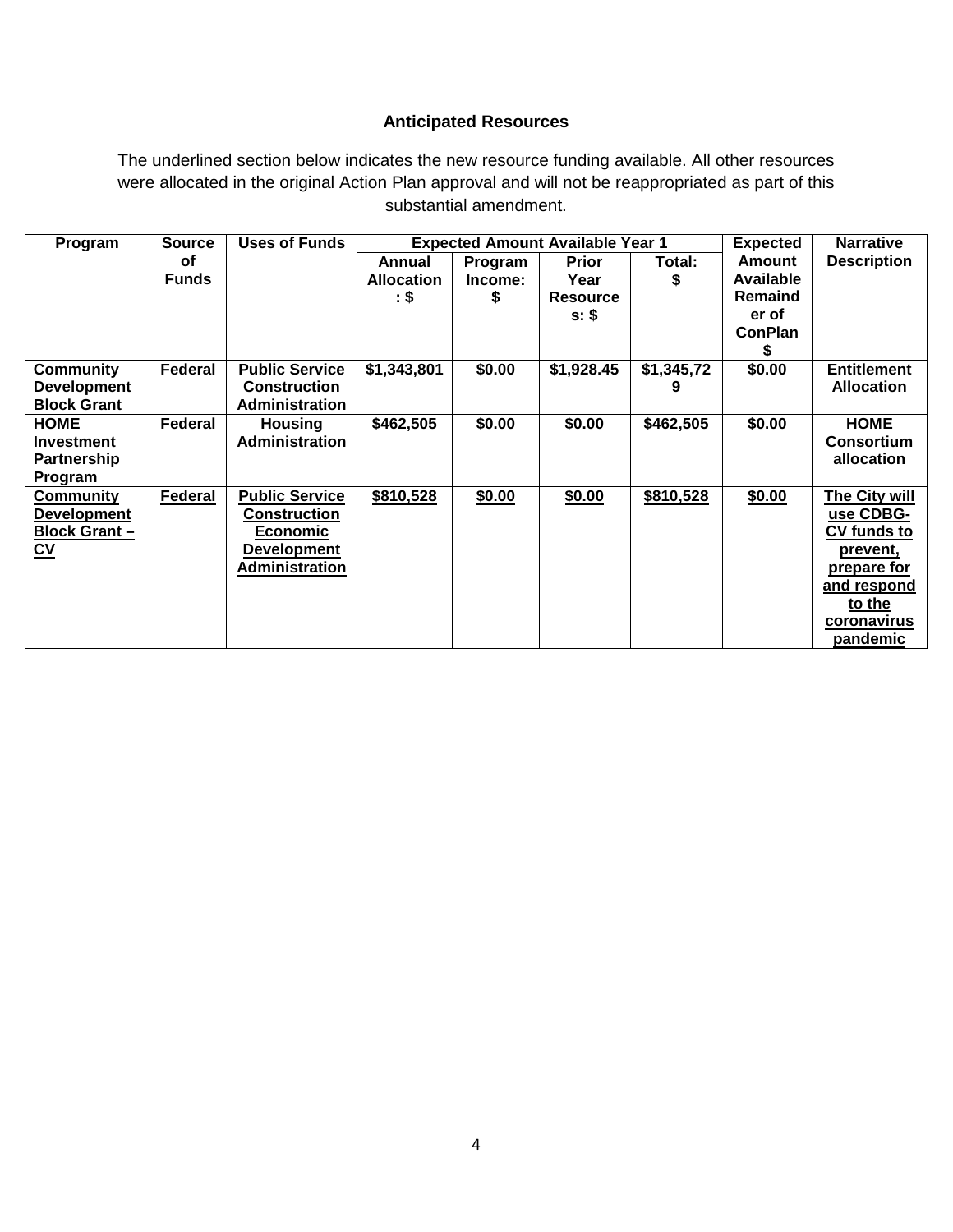### **Projects**

## **AP-35 Projects – 91.220(d)**

The projects listed below are the proposed projects in response to the coronavirus pandemic. These projects will be funded through CDBG-CV funds.

#### **Projects**

| # | <b>Project Name</b>                                          | <b>Funding Amounts</b> | <b>Funding Percentage</b> |
|---|--------------------------------------------------------------|------------------------|---------------------------|
|   | <b>CDBG-CV Community Outreach</b>                            | \$121,579              | 15%                       |
|   | Programs<br><b>CDBG-CV Business Outreach</b>                 |                        |                           |
| 2 | Programs                                                     | \$445,791              | 55%                       |
| 3 | <b>CDBG-CV Homeless Disaster</b><br>Response (City Use Only) | \$162,106              | 20%                       |
| 4 | <b>CDBG-CV Administration</b>                                | \$81,052               | 10%                       |
|   | Total                                                        | \$810,528              | 100%                      |

## **AP-38 Project Summary**

| $\mathbf{1}$ | <b>Project Name</b>                                                                           | <b>CDBG-CV Community Outreach Programs</b>                                                                                                                                                                              |
|--------------|-----------------------------------------------------------------------------------------------|-------------------------------------------------------------------------------------------------------------------------------------------------------------------------------------------------------------------------|
|              | <b>Target Area</b>                                                                            | City-wide                                                                                                                                                                                                               |
|              | <b>Goals Supported</b>                                                                        | Provide suitable living environment for residents                                                                                                                                                                       |
|              | <b>Needs Addressed</b>                                                                        | Support Coronavirus (COVID-19)<br>and<br>other<br>Infectious disease responses                                                                                                                                          |
|              | Funding                                                                                       | CDBG-CV - \$121,579                                                                                                                                                                                                     |
|              | Description                                                                                   | Direct, front-line service programs to respond to<br>community need arising from COVID-19. Eligible<br>services are those that are new or a quantifiable<br>increase in the level of service precipitated by<br>COVID19 |
|              | <b>Target Date</b>                                                                            | 6/30/2021                                                                                                                                                                                                               |
|              | Estimate the number and type of<br>families that will benefit from the<br>proposed activities | Low income individuals and families. Number<br>estimates will be calculated based on forthcoming<br>recipient applications.                                                                                             |
|              | <b>Eligible Recipients</b>                                                                    | Non-Profit Organizations and City                                                                                                                                                                                       |
|              | <b>Funding Type</b>                                                                           | Grant (non-matching)                                                                                                                                                                                                    |
|              | <b>Funding Amount per Recipient</b>                                                           | Maximum Grant Amount: \$10,000                                                                                                                                                                                          |
|              | <b>Location Description</b>                                                                   | City-wide (Services to be provided to Victorville<br>residents)                                                                                                                                                         |
|              | <b>Eligible Activities</b>                                                                    | Services may include, but are not limited to:<br>Emergency rental, utility, and mortgage<br>assistance<br>prevent<br>programs<br>to<br>homelessness from COVID-19 related job<br>or income loss;                        |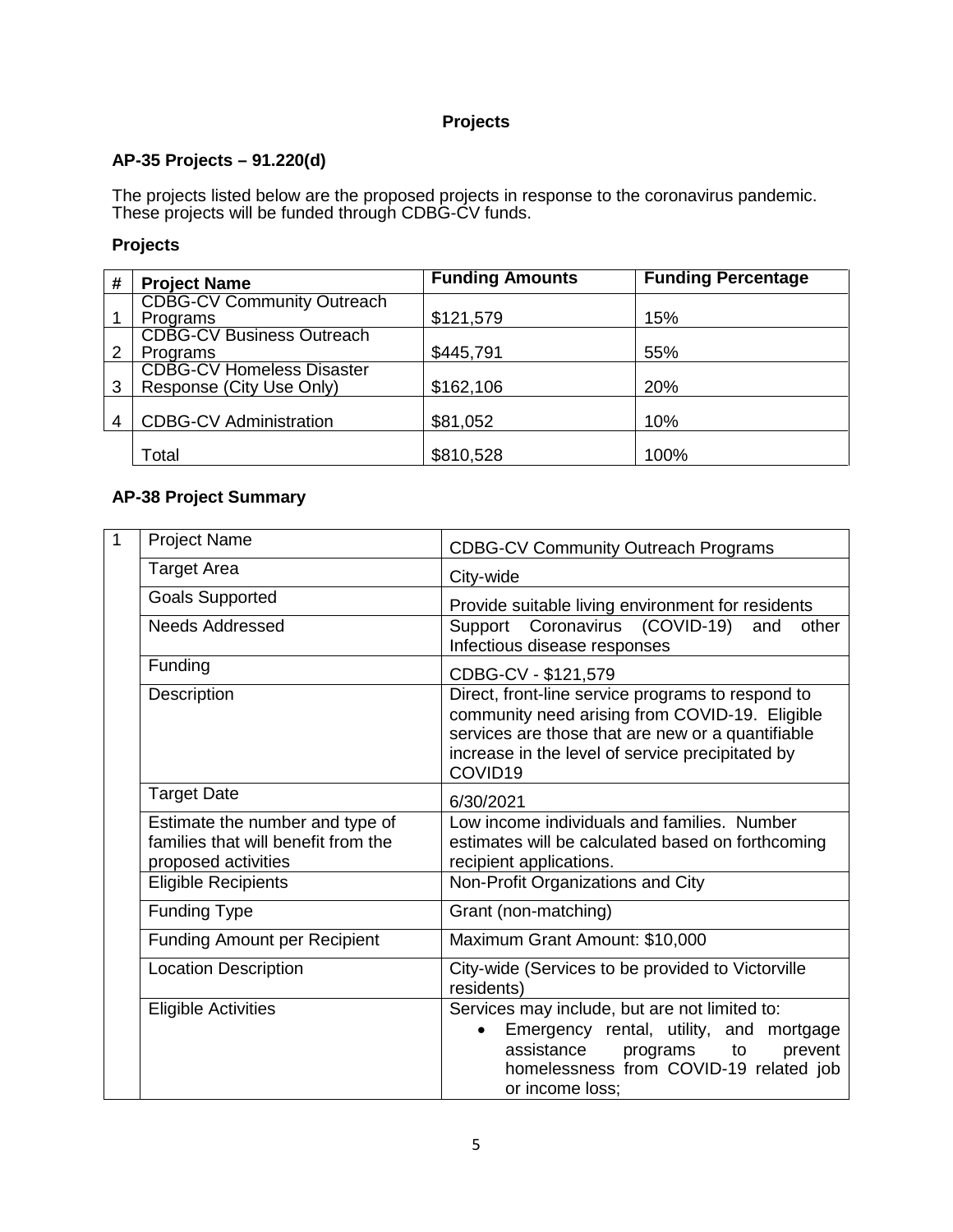| Food pantry operations;                               |
|-------------------------------------------------------|
| Senior services and meal delivery to                  |
| homebound elders;                                     |
| Meal delivery to quarantined individuals or           |
| individuals that need to maintain social              |
|                                                       |
| distancing due to medical vulnerabilities;            |
| Services for homeless persons or persons<br>$\bullet$ |
| at imminent risk of homelessness who may              |
| be impacted by COVID-19, such as                      |
| housing/shelter, navigation and<br>case               |
| management, hygiene/sanitation provisions,            |
| etc.:                                                 |
| Domestic violence case management and                 |
| relocation services for people impacted by            |
| CovID-19;                                             |
| Provide testing, diagnosis or other medical           |
| services at a fixed or mobile location;               |
| Increase the capacity and availability of             |
| targeted health services for infectious               |
| disease response within existing health               |
| facilities;                                           |
| Purchase of specialty equipment, supplies,            |
| or materials necessary to deliver a public            |
| service during<br>an infectious<br>disease            |
|                                                       |
| pandemic;                                             |
| Financial counseling to people impacted by            |
| COVID-19;                                             |
| Mental<br>health<br>counseling<br>to<br>people        |
| impacted by COVID-19.                                 |

| $\overline{2}$ | <b>Project Name</b>                                                        | <b>CDBG-CV Business Outreach Programs</b>                                                                                                                                                                                                                                                                                                                 |
|----------------|----------------------------------------------------------------------------|-----------------------------------------------------------------------------------------------------------------------------------------------------------------------------------------------------------------------------------------------------------------------------------------------------------------------------------------------------------|
|                | <b>Target Area</b>                                                         | <b>CDBG Target Area Census Tracts</b>                                                                                                                                                                                                                                                                                                                     |
|                | <b>Goals Supported</b>                                                     | Expand economic opportunities                                                                                                                                                                                                                                                                                                                             |
|                | Needs Addressed                                                            | Support Coronavirus (COVID-19) and<br>other<br>Infectious disease responses to sustain and<br>expand economic activity                                                                                                                                                                                                                                    |
|                | Funding                                                                    | CDBG-CV - \$445,791                                                                                                                                                                                                                                                                                                                                       |
|                | Description                                                                | As approved by HUD, these programs would be<br>providing technical assistance, grants, loans, and<br>other financial assistance to establish, stabilize,<br>and expand microenterprises that provide medical,<br>food delivery, cleaning, and other services to<br>support home health and quarantine are eligible.<br>(Awaiting final guidance from HUD) |
|                | <b>Target Date</b>                                                         | 06/30/2021                                                                                                                                                                                                                                                                                                                                                |
|                | Estimate the number and type of<br>families (businesses) that will benefit |                                                                                                                                                                                                                                                                                                                                                           |
|                | from the proposed activities                                               | 29 small businesses                                                                                                                                                                                                                                                                                                                                       |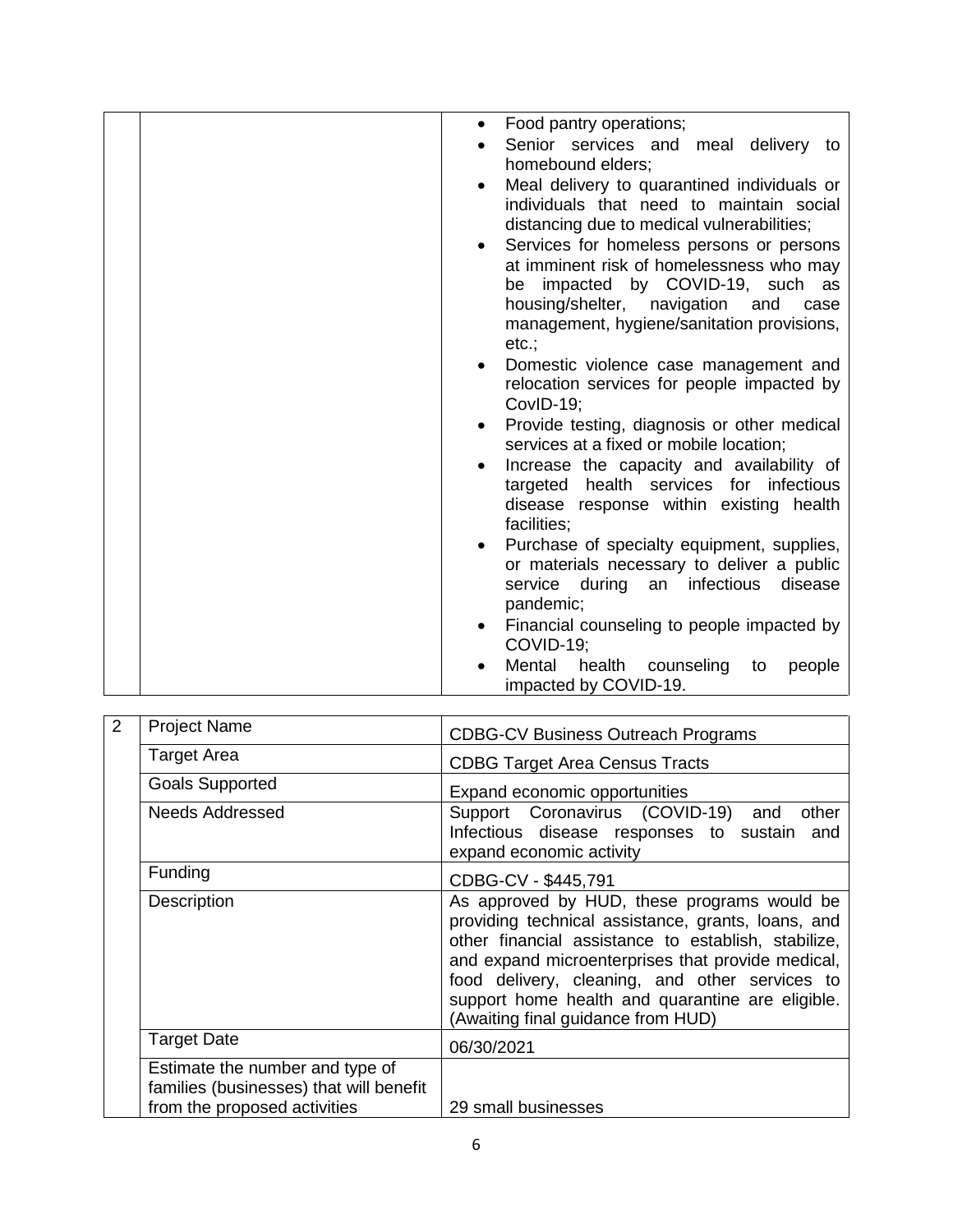| <b>Eligible Recipients</b>          | Businesses within Victorville CDBG Target Area<br>Census Tracts, as approved by HUD.                                                                                                                                                                                               |
|-------------------------------------|------------------------------------------------------------------------------------------------------------------------------------------------------------------------------------------------------------------------------------------------------------------------------------|
| <b>Funding Type</b>                 | Grant or Forgivable Loan                                                                                                                                                                                                                                                           |
| <b>Funding Amount per Recipient</b> | Maximum \$15,000                                                                                                                                                                                                                                                                   |
| <b>Location Description</b>         | <b>CDBG Target Area Census Tracts</b>                                                                                                                                                                                                                                              |
| <b>Eligible Activities</b>          | Programs designed to minimize and avoid job loss<br>caused by business closures related to social<br>distancing by providing short-term working capital<br>assistance to small businesses to enable retention<br>of jobs held by low- and moderate-income persons<br>are eligible. |

| 3 | <b>Project Name</b>                                                                           | <b>CDBG-CV Homeless Disaster Response</b>                                                                                                                                                                                                                                                                                                                                                                                                                                                                                                                                                                                                                                                                                                                       |  |  |
|---|-----------------------------------------------------------------------------------------------|-----------------------------------------------------------------------------------------------------------------------------------------------------------------------------------------------------------------------------------------------------------------------------------------------------------------------------------------------------------------------------------------------------------------------------------------------------------------------------------------------------------------------------------------------------------------------------------------------------------------------------------------------------------------------------------------------------------------------------------------------------------------|--|--|
|   | <b>Target Area</b>                                                                            | City-wide                                                                                                                                                                                                                                                                                                                                                                                                                                                                                                                                                                                                                                                                                                                                                       |  |  |
|   | <b>Goals Supported</b>                                                                        | Provide suitable living environments for residents                                                                                                                                                                                                                                                                                                                                                                                                                                                                                                                                                                                                                                                                                                              |  |  |
|   | <b>Needs Addressed</b>                                                                        | Support Coronavirus (COVID-19)<br>and<br>other<br>Infectious disease responses                                                                                                                                                                                                                                                                                                                                                                                                                                                                                                                                                                                                                                                                                  |  |  |
|   | Funding                                                                                       | CDBG-CV - \$162,106                                                                                                                                                                                                                                                                                                                                                                                                                                                                                                                                                                                                                                                                                                                                             |  |  |
|   | Description                                                                                   | The programs focus on the homeless population to<br>prevent, prepare for and respond to<br>the<br>coronavirus.                                                                                                                                                                                                                                                                                                                                                                                                                                                                                                                                                                                                                                                  |  |  |
|   | <b>Target Date</b>                                                                            | 12/31/2021                                                                                                                                                                                                                                                                                                                                                                                                                                                                                                                                                                                                                                                                                                                                                      |  |  |
|   | Estimate the number and type of<br>families that will benefit from the<br>proposed activities | 500 low income individuals and families                                                                                                                                                                                                                                                                                                                                                                                                                                                                                                                                                                                                                                                                                                                         |  |  |
|   | <b>Eligible Recipients</b>                                                                    | City                                                                                                                                                                                                                                                                                                                                                                                                                                                                                                                                                                                                                                                                                                                                                            |  |  |
|   | Funding Type                                                                                  | Grant to reimburse program cost                                                                                                                                                                                                                                                                                                                                                                                                                                                                                                                                                                                                                                                                                                                                 |  |  |
|   | <b>Location Description</b>                                                                   | City-wide                                                                                                                                                                                                                                                                                                                                                                                                                                                                                                                                                                                                                                                                                                                                                       |  |  |
|   | <b>Eligible Activities</b>                                                                    | Activities include but are not limited to:<br>Increase access to hygiene and sanitation<br>$\bullet$<br>services for those living in unsheltered<br>areas to prevent the spread of the<br>coronavirus;<br>Housing navigation and case management<br>services to homeless persons or persons at<br>imminent risk of homelessness<br>from<br>COVID-19 related job or income loss;<br>Purchase of specialty equipment, supplies,<br>or materials necessary to deliver a public<br>service to the homeless population during<br>an infectious disease pandemic;<br>Retrofits<br>improvements to<br>shelter<br>or<br>$\bullet$<br>to expand<br>facilities<br>habitable overflow<br>spaces and enable greater distancing of<br>clients housed in congregate settings; |  |  |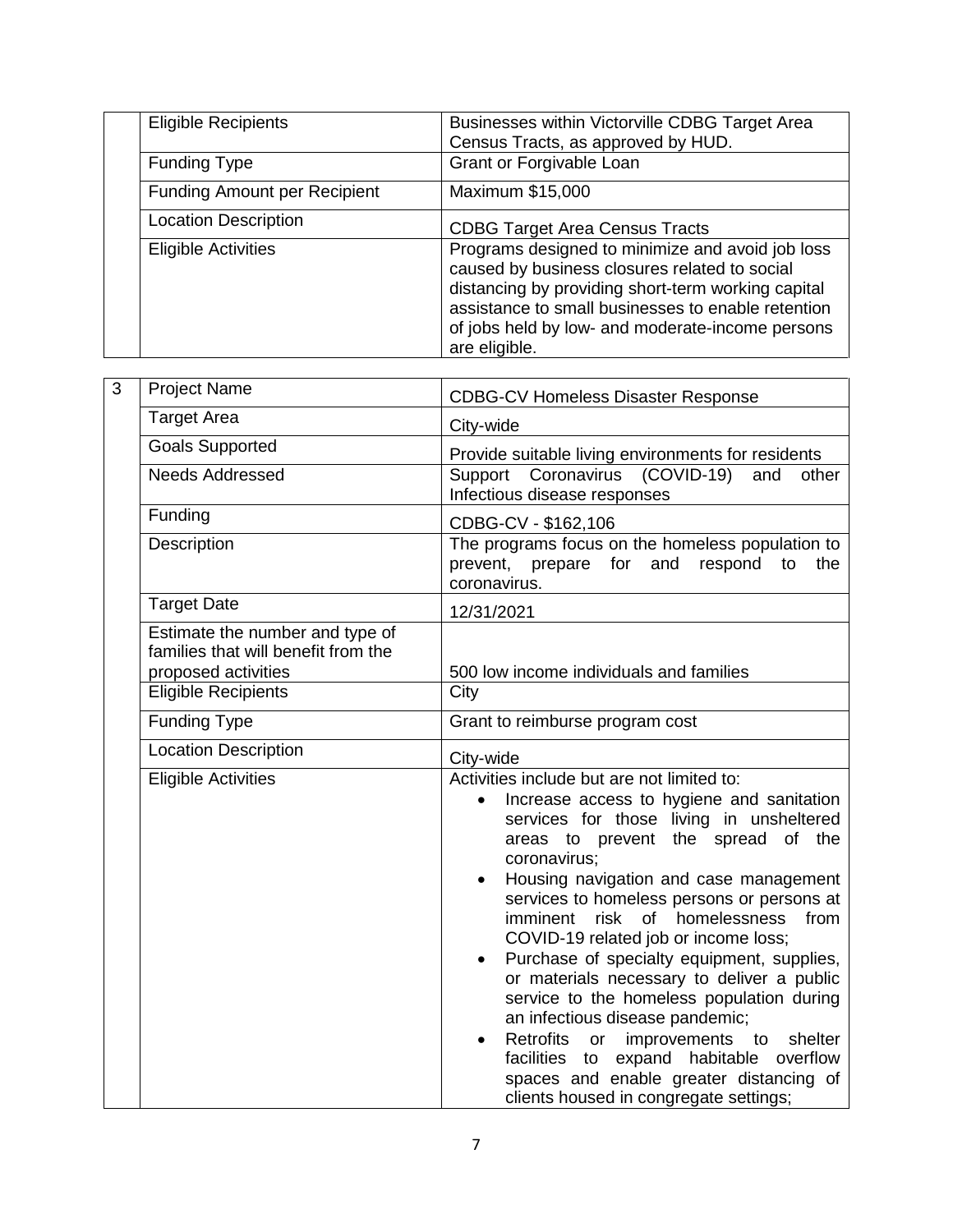|   |                                                                                               | Additions or expansions to shelter facilities.                                              |
|---|-----------------------------------------------------------------------------------------------|---------------------------------------------------------------------------------------------|
|   |                                                                                               |                                                                                             |
| 4 | <b>Project Name</b>                                                                           | <b>CDBG-CV Administration</b>                                                               |
|   | <b>Target Area</b>                                                                            | City-wide                                                                                   |
|   | <b>Goals Supported</b>                                                                        | Program Administration                                                                      |
|   | <b>Needs Addressed</b>                                                                        | Support Coronavirus (COVID-19)<br>other<br>and<br>Infectious disease responses.             |
|   | Funding                                                                                       | CDBG-CV - \$81,052                                                                          |
|   | Description                                                                                   | General administration and Planning of the CDBG-<br>CV grant.                               |
|   | <b>Target Date</b>                                                                            | 12/31/2021                                                                                  |
|   | Estimate the number and type of<br>families that will benefit from the<br>proposed activities | N/A                                                                                         |
|   | <b>Location Description</b>                                                                   | City-wide                                                                                   |
|   | <b>Planned Activities</b>                                                                     | Activity will be administered by the<br>City<br>0f<br>Victorville's Development Department. |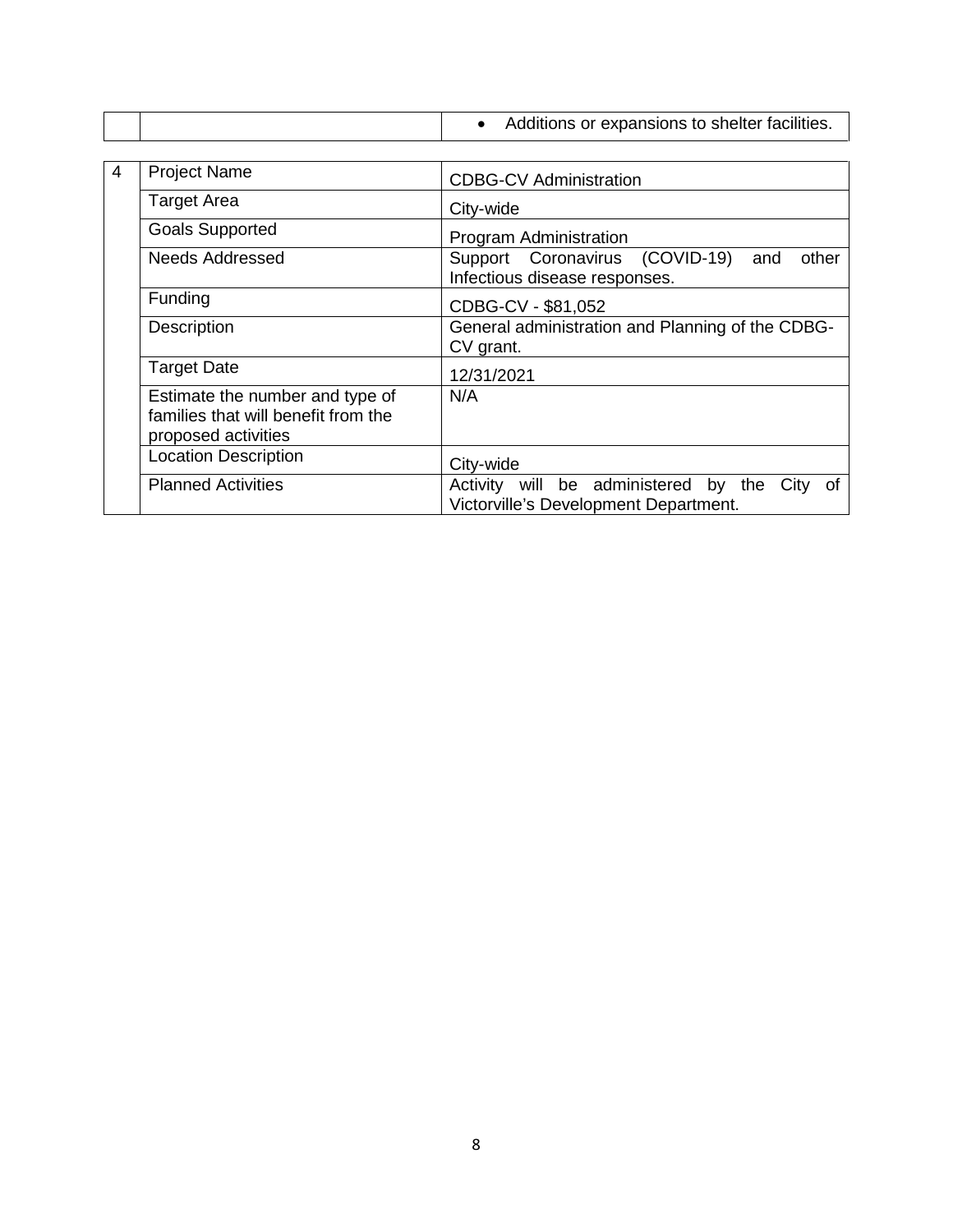# **AP-65 Homeless and Other Special Needs Activities – 91.220(i)**

## **Addressing the emergency shelter and transitional housing needs of homeless persons**

In response to the COVID-19 public health crisis the City of Victorville proposes using \$162,106 in CDBG-CV funds through the CARES Act to provide assistance to aid homeless individuals in the area with isolation/quarantine lodging, services, needs and supplies. Additionally, \$121,579 in CDBG-CV funding is proposed to be allocated towards non-profit community outreach programs, which would also be available to address the needs of homeless person.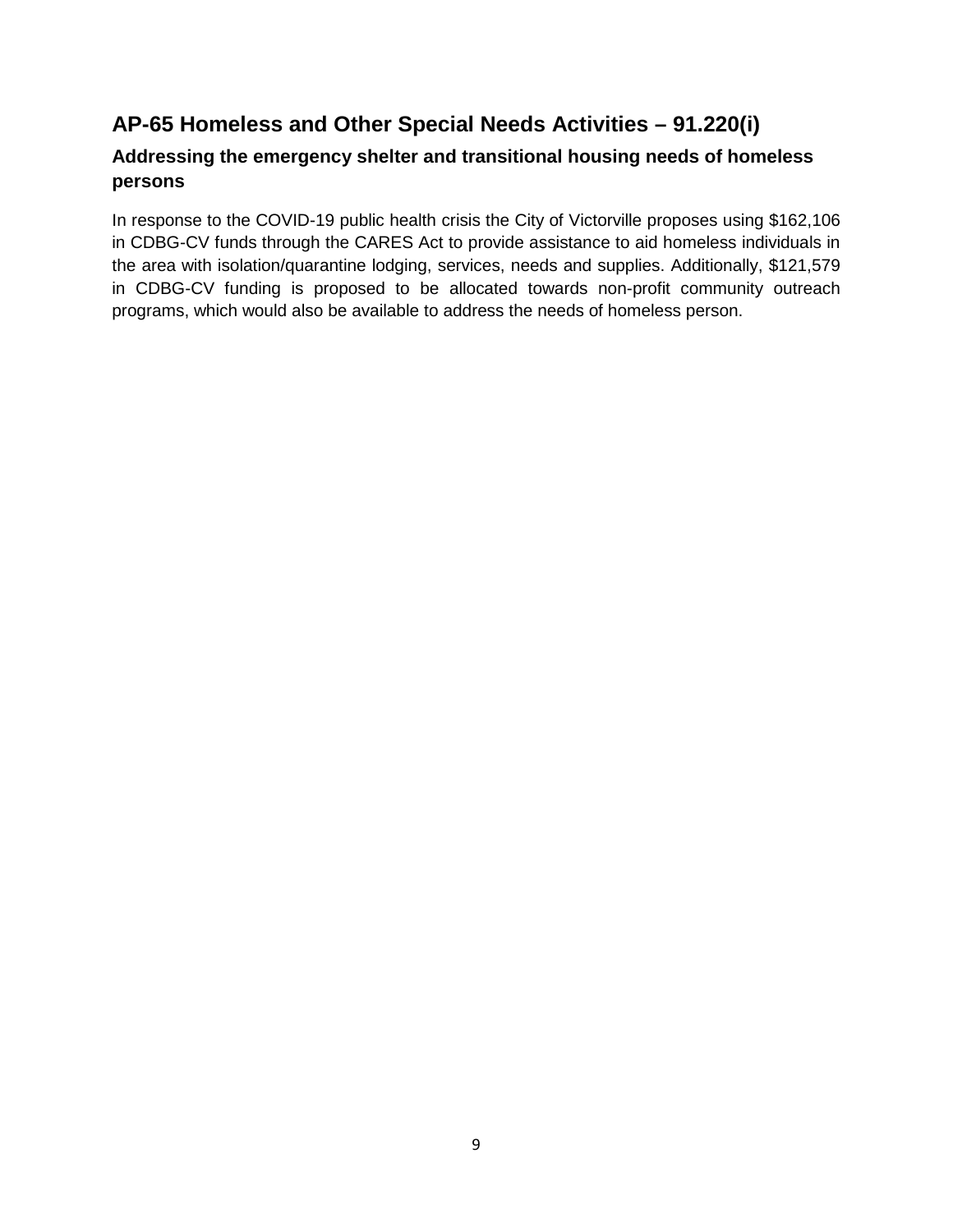# **AP-85 Other Actions – 91.220(k)**

## **Actions planned to address obstacles to meeting underserved needs**

The City of Victorville will prevent and respond to the coronavirus (COVID-19) public health crisis by providing \$162,106 in CDBG-CV funds to serve the homeless population, specifically to prevent the spread of the coronavirus by providing Personal Protective Equipment (PPE) to shelter employees and volunteers, and setting up sanitation/wash stations throughout the city for use by individuals that do not have stable housing. Additionally, \$121,579 in CDBG-CV funding is proposed to be allocated towards non-profit community outreach programs, which would also be available to address the needs of target population such as low and very-low income persons as well as homeless individuals.